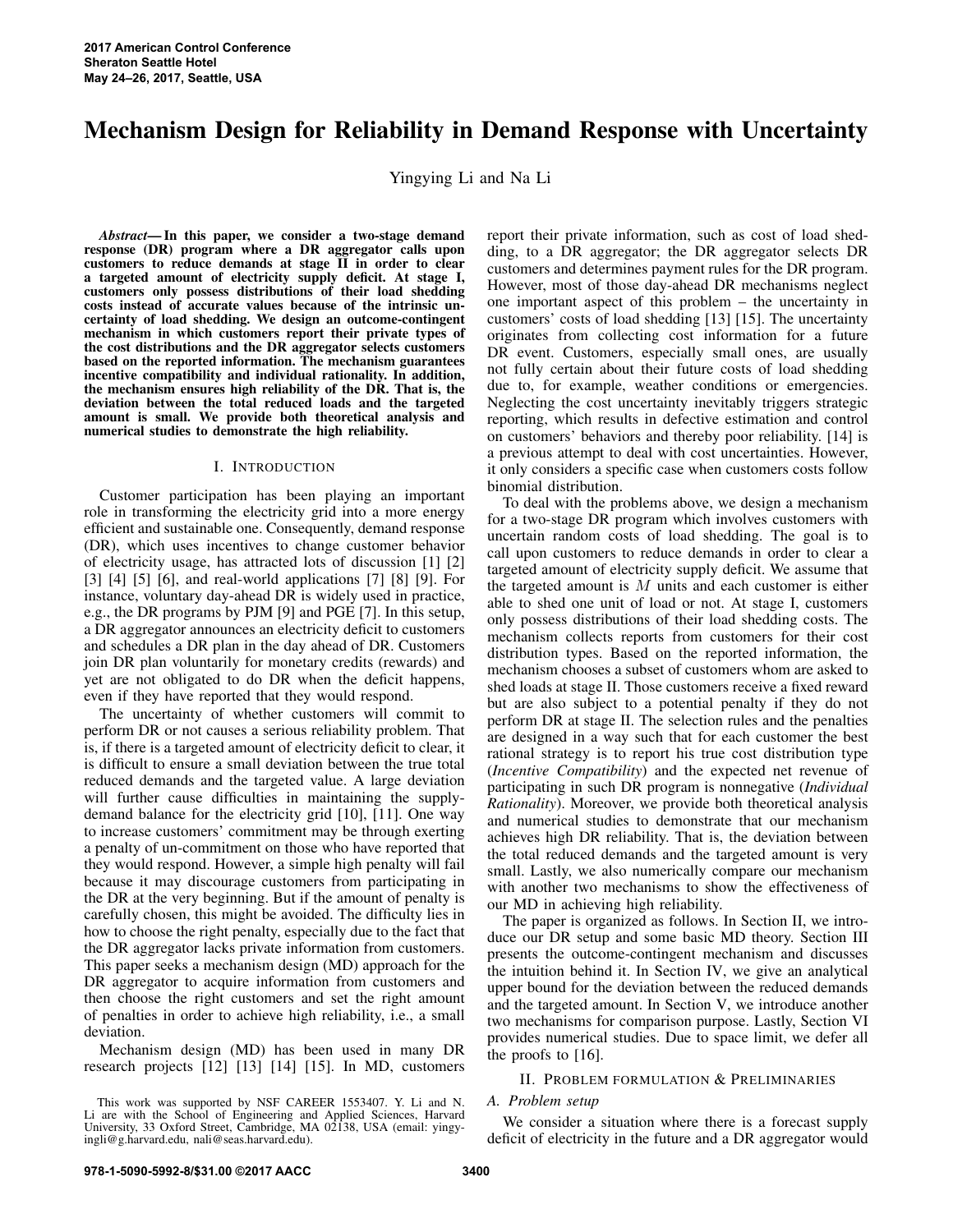like to call upon customers to shed loads in order to clear a fixed quota of the deficit. In particular, we consider that the deficit quota is  $M$  units and each customer is able to shed one unit of load. The set of customers is denoted by  $\mathcal{N} =$  $\{1, \ldots, N\}$ . Our demand response (DR) setup is motivated by the day-ahead DR experiments conducted by PGE and PJM [7] [9]. The demand response is operated at two stages:

- at stage I the DR aggregator chooses a subset of customers  $J \subset \mathcal{N}$  and asks them to shed a unit of load at stage II;
- at stage II, each customer  $i \in J$  decides whether to shed the unit of load or not, depending on his cost of load shedding, denoted by  $C_i$ .

A main challenge of the DR is the uncertainty of customer costs in load shedding. Before stage II, it is difficult, if not impossible, to know an exact value of the cost even for the customer himself. If the set of customers J is badly chosen and no one sheds the load at stage II, then the system will suffer a serious reliability issue, i.e., none of the deficit will be cleared. This motivates the work of this paper–to design a mechanism where the DR aggregator is able to select the right set of customers to minimize the deviation between the total reduced loads and the targeted level M.

Remark 1. *The deficit quota is usually different from the total deficit. It can be a fixed and deterministic value whereas the actual deficit is usually uncertain at stage I. In this paper, we consider a fixed deficit quota and the rest of the deficit can be cleared by other methods, such as reserve generators and load-tracking generators.*

Specifically, we model customer i's cost of load shedding as a nonnegative random variable  $C_i$ . We further parametrize the probability distribution of  $C_i$  by assuming that  $\{C_i\}_{i\in\mathbb{N}}$ independently follows a similar pattern, i.e.,  $C_i \sim F(\lambda_i)$ where  $F(\cdot)$  denotes a common distribution class and  $\lambda_i$  is an individual parameter vector for customer *i*.  $\lambda_i$  is assumed to be privately known to customer i. We call  $\lambda_i$  as the private type of customer  $i$ . Without causing any confusion, we will abuse notations by using  $C_i(\lambda_i)$  to denote the random variable  $C_i$ .

Remark 2. *The distribution class* F *can be very general and approximated using real data. Compared with reporting non-parametrized distributions, the DR aggregator can use the parameterized distribution*  $C_i \sim F(\lambda_i)$  *to reduce the complexity of a DR mechanism or auction.*

Example 1. *Suppose* F *stands for the uniform distribution.* Agent *i*'s cost distribution can be formulated as  $\mu_i$  +  $U[-\sigma_i, \sigma_i]$  where  $\mu_i \geq \sigma_i$ . The private type of agent *i* is  $\bm{\lambda}_i = (\mu_i, \sigma_i)$  which is the mean value and variance up to a *scalar factor.*

The mechanism we consider in this paper adopts an outcome-contingent payment plan. At stage I, the aggregator requests each customer to report its private type  $\lambda_i$ . Based on the reported information, the aggregator selects the group  $J$  of customers. A base reward  $w$  is given to everyone in the group  $J$  to incentivize customers to participate in the DR program. At stage II, customers will decide whether or not to shed a unit of load based on the realization of the cost  $C_i$ . We use  $a_i$  to denote the action of customer i:  $a_i = 1$  means that customer *i* sheds a unit of load and  $a_i = 0$  means otherwise. If customer i chooses not to shed the load, a penalty  $m_i$  will

be exerted on the customer. The utility of customer  $i$  in the selected group  $J$  is given by,

$$
u_i(a_i) = w - C_i a_i - m_i (1 - a_i). \tag{1}
$$

**Remark 3.** *The assumption*  $a_i \in \{0, 1\}$  *can be satisfied by adopting certain payment rule: if the customer opts out during a DR event, the customer will not get partial credit. Similar rules have been used in the DR practice, e.g. [7].*

Each customer is assumed to be rational when they make decisions. Thus, at stage II, customer  $i$  will choose  $a_i^* := \arg \max_{a_i \in \{0,1\}} u_i(a_i)$ . Because of the randomness of  $C_i$ ,  $a_i^*$  and  $u_i(\overline{a_i^*})$  are random variables as well. Denote the expected utility as  $\tilde{u}_i := \mathbb{E}_{C_i \sim F(\lambda_i)} u_i(a_i^*)$ . As it is a function of  $\lambda_i$ , w, and  $m_i$ , we denote the expected utility as  $\tilde{u}_i(\lambda_i, w, m_i)$ , which can be calculated using the formulation in the following lemma. In addition, for the ease of notation, we will use  $a_i$  to denote the  $a_i^*$  in the rest of the paper.

**Lemma 1.** Given customer i's type  $\lambda_i$ , the based reward w and a penalty  $m_i$ , the expected utility  $\tilde{u}_i$  is given by<sup>2</sup>

$$
\tilde{u}_i(\lambda_i, w, m_i) = w - \int_0^{m_i} Pr(C_i > t | \lambda_i) dt \qquad (2)
$$

In our proposed mechanism, the base reward  $w$  is fixed and is the same for all customers in the selected group J. The fixed rate ensures a bounded total budget that is used to pay for the DR, and the same rate is used to ensure fairness. However, in order to incentivize customers to report truthful information  $\lambda_i$ , individual  $m_i$  will be determined for each customer  $i \in J$ . The mechanism will be introduced in details in the next section. Here, we provide some discussion on the constraints when determining  $m_i$ . From the expression of  $\tilde{u}_i$  in (2), the expected utility  $\tilde{u}_i$  is a monotonically decreasing function on the penalty  $m_i$ . In order to incentivize customers to participate in the DR program, customers' expected utility should be guaranteed to be nonnegative. This is know as *individual rationality (IR)* in mechanism design (MD) literature. As a result,  $m_i$  should be lower than the maximum penalty  $\tilde{m}_i$  for each  $i \in J$ ,

$$
\tilde{m}_i := \underset{m_i}{\arg \max} \{ m_i | \tilde{u}(\lambda_i, w, m_i) \ge 0 \} \tag{3}
$$

It is easy to check that for any  $m_i \leq \tilde{m}_i$ , the expected utility of customer  $i$  is nonnegative.

As discussed before, the main objective of this paper is to design a mechanism to ensure a small deviation between the total reduced loads and the targeted amount M units. The smaller the deviation is, the higher reliability the system has. Mathematically, we define the reliability index  $R$  as the following,

Definition 1. *The reliability index* R *is defined as the inverse of the deviation, i.e.,*

$$
R^{-1} = \sqrt{\mathbb{E}_{\vec{C}, \vec{\lambda}} (M - \sum_{i \in J} a_i)^2}
$$
 (4)

*where*  $\vec{a} = \{a_1, \ldots, a_N\}$  *and*  $\vec{\lambda} = \{\lambda_i, \ldots, \lambda_N\}$ *.* 

<sup>1</sup>For simplicity, we assume risk neutrality, but our mechanism can be easily adapted to risk-averse or risk-seeking case.

<sup>2</sup>For discrete distribution, simply replace integrals with summations.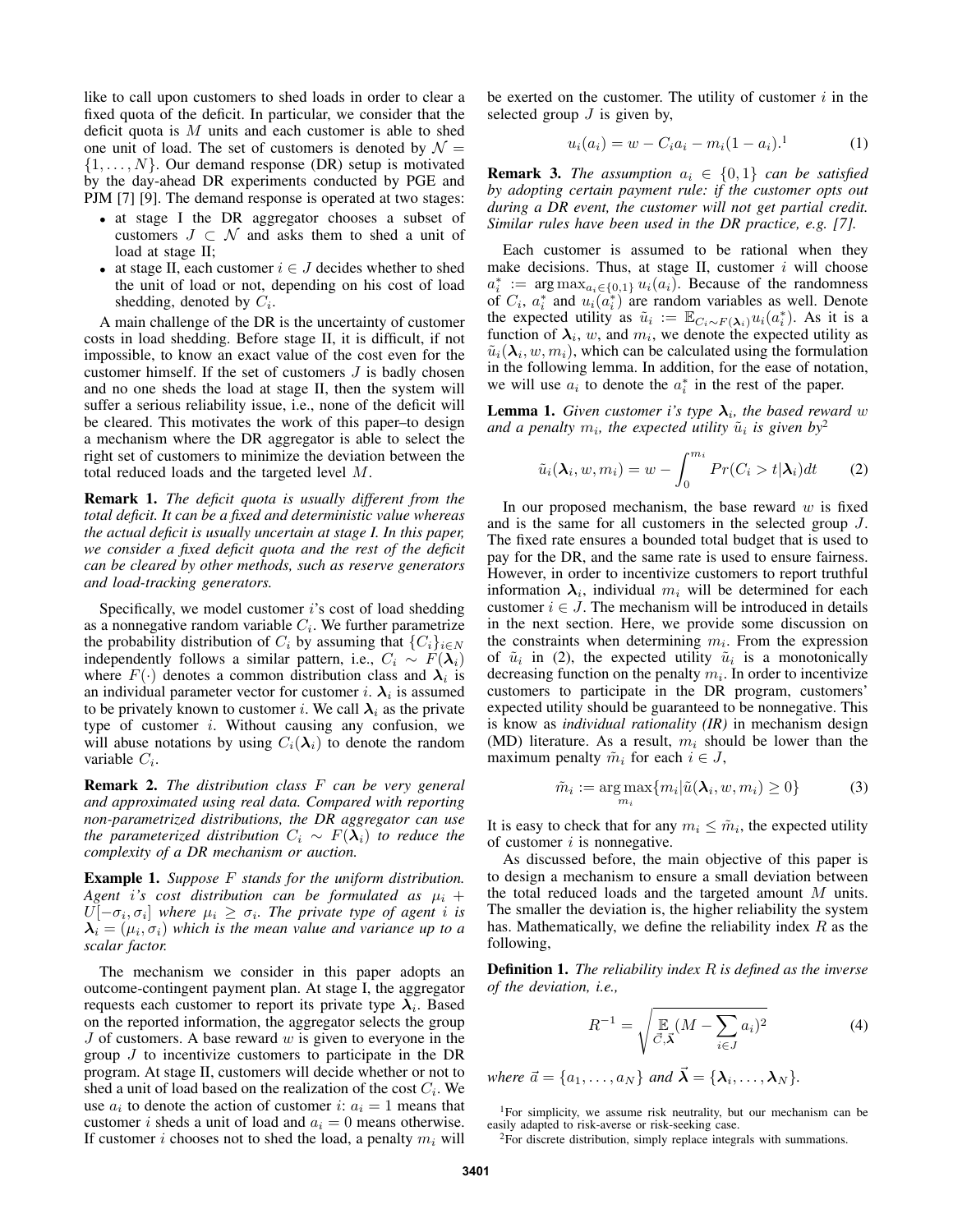In this definition, the expectation is taken over the uncertain  $a_i$  and  $\lambda_i$ . Here we assume that even though the exact customer type  $\lambda_i$  is private information,  $\lambda_i$  is drawn randomly from a publicly known distribution. This assumption is borrowed from Bayesian MD [17]. The particular form of the reliability in (4) is motivated by the standard deviation definition in statistics.

# *B. Preliminaries: introduction on mechanism design (MD)*

Before our DR mechanism, here we briefly introduce the general MD.

Mechanism design considers a set of outcomes O, and a set of self-interested agents  $\{1, \ldots, N\}$  each with a private cost function  $c_i(o)$  where  $o \in O$ . A typical mechanism consists of three parts: 1) collecting bid  $b_i$  from each customer i, 2) a selection rule  $x(\vec{b})$  selecting outcomes based on the bid profile  $\vec{b} = \{b_1, \ldots, b_N\}$ , 3) a payment rule  $p_i(\vec{b}, x(\vec{b}))$ based on reports and the selection rule<sup>3</sup>. Agents are assumed to be rational and bid to maximize their utilities  $u_i(\vec{b}, c_i)$ . A bidding strategy  $s_i$  specifies a mapping from private cost  $c_i$ to a bid  $b_i$ .

**Definition 2.** A bidding strategy profile  $(s_1^*, \ldots, s_N^*)$  is *called a dominant strategy equilibrium (DSE) if*

$$
u_i(s_i^*(c_i), s_{-i}(c_{-i}), c_i) \ge u_i(s_i(c_i), s_{-i}(c_{-i}), c_i)
$$

*for any i*,  $s_i$ ,  $s_{-i}$ ,  $c_i$  *and*  $c_{-i}$ *. Here the index* −*i means all agents excluding* i*.*

A mechanism collecting private cost  $C_i$  directly is called a *direct-revelation mechanism (DRM)*. One major goal of MD is to elicit truthful private information from customers, which is strictly defined as follows:

Definition 3. *A DRM is incentive-compatible (IC) if truthful reporting strategy*  $s_i(c_i) = c_i$  *is a DSE.* 

Besides, a mechanism should guarantee *individual rationality (IR)* for voluntary participation.

Definition 4. *A DSE is IR if it guarantees nonnegative utilities.*

Without loss of generality, we will focus on designing an IC and IR DRM, due to the following theorem.

Theorem 1. *(Revelation Principle [17]): Any mechanism with a DSE can be implemented as an IC DRM.*

# III. MECHANISM

In this section, we first discuss the intuition behind our mechanism regarding the reliability and IR property. We then present our mechanism and discuss more formally why our mechanism is IC and IR and how it achieves high reliability.

For the reliability analysis, we split the squared deviation, which is  $(R^{-1})^2$ , into two parts Error1 and Error2:

$$
(R^{-1})^2 = \mathbb{E}(M - \sum_{i \in J} Pr(a_i = 1 | \vec{\lambda}))^2
$$
  
+ 
$$
\mathbb{E} \sum_{i \in J} Pr(a_i = 1 | \vec{\lambda})(1 - Pr(a_i = 1 | \vec{\lambda}))
$$
  
= 
$$
\mathbb{E}(M - \sum_{i \in J} Pr(C_i \le m_i | \vec{\lambda}))^2
$$
  
Error

 $+ E \over \lambda$  $\sum$ i∈J  $Pr(C_i \leq m_i | \vec{\boldsymbol{\lambda}})(1 - Pr(C_i \leq m_i | \vec{\boldsymbol{\lambda}}))$  $\frac{1}{2}$   $\frac{1}{2}$   $\frac{1}{2}$   $\frac{1}{2}$   $\frac{1}{2}$   $\frac{1}{2}$   $\frac{1}{2}$   $\frac{1}{2}$   $\frac{1}{2}$   $\frac{1}{2}$   $\frac{1}{2}$   $\frac{1}{2}$   $\frac{1}{2}$   $\frac{1}{2}$   $\frac{1}{2}$   $\frac{1}{2}$   $\frac{1}{2}$   $\frac{1}{2}$   $\frac{1}{2}$   $\frac{1}{2}$   $\frac{1}{2}$   $\frac{1}{2}$  Error2

To achieve high reliability, both Error1 and Error2 should be kept small.

For small Error1, the expectation of the total reduced loads  $\sum_{i \in J} Pr(C_i \leq m_i | \vec{\lambda})$  should be close to M. This calls for eliciting private cost distribution from customers since  $Pr(C_i \leq m_i | \vec{\lambda})$  is private information thus unavailable to the DR aggregator. In addition to a good estimation of  $Pr(C_i \leq m_i | \vec{\lambda})$ , a mechanism should ensure the estimated  $\sum_{i \in J} Pr(C_i \le m_i | \vec{\lambda})$  be close to M.

Error2 relies on the number of customers in  $J$  and their probability of load shedding  $Pr(C_i \leq m_i | \vec{\lambda})$ . A mechanism keeps small Error2 by i) selecting fewer customers and ii) incentivizing customers to respond with a higher probability. Note that i) conflicts with the requirement in Error1 since a few customers may not be sufficient to make  $\sum_{i \in J} Pr(C_i \leq m_i | \vec{\lambda})$  close to M. Hence a tradeoff should be made between Error1 and Error2. As for ii), one way to incentivize customers to respond is to have high penalties. However, if penalties are set too high, the MD will not guarantee IR. As discussed in Section II, IR requires  $m_i$ to be no greater than the maximum penalty  $\tilde{m}_i$  for each i. This shows that there is a trade-off between reliability and IR as well.

# *A. Mechanism*

We are ready to present our mechanism below. At stage I, the DR aggregator will perform the following procedure. (Ties are broken randomly.)

- (Bids) Ask everyone to report their types. Customer  $i$ 's report, denoted as  $\lambda'_i$ , may not be truthful for all i. The report profile is denoted by  $\vec{\lambda}'$ .
- (Selection rule) Relabel customers by a decreasing order of  $\tilde{m}_i$ :  $\tilde{m}_1 \geq \cdots \geq \tilde{m}_n$ . *J* consists of the first *k* agents where  $k$  is defined as

$$
\underset{j}{\arg\min} \{ j | \sum_{i=1}^{j} Pr(C_i \le m_i' | \vec{\lambda}') \ge M - \beta, m_i' = \tilde{m}_j \}
$$
\n
$$
\tag{5}
$$

 $\beta = 1/2$  with reasons provided in Section III-B.

• (Payment rule) If agent  $i \in J$ , its payment involves two parts: w and  $m_i$ , where w is a fixed reward and  $m_i$ is determined by the following rule. Excluding  $i$ , do the same selection rule again and find the index  $k'(i)$ of the last agent selected. The penalty of agent  $i$  is  $m_i = \tilde{m}_{k'(i)}$ 

When the selection rule terminates without a k, let  $k = N$ and penalties be 0. When  $N$  is not enough to determine  $m_i$ , let  $m_i = \tilde{m}_N$ . Section VI will show gathering a few customers is sufficient to avoid these cases. Therefore, in the following analysis, we assume that customers are enough for implementing the selection and payment rules.

#### *B. Discussion: Properties of our mechanism*

Firstly, the following theorem proves that our mechanism is both IC and IR. Hence, customers will voluntarily join the DR and report their true distribution types.

Theorem 2. *The mechanism described above is IC and IR.*

<sup>3</sup>Strictly speaking, this is called as a mechanism with money.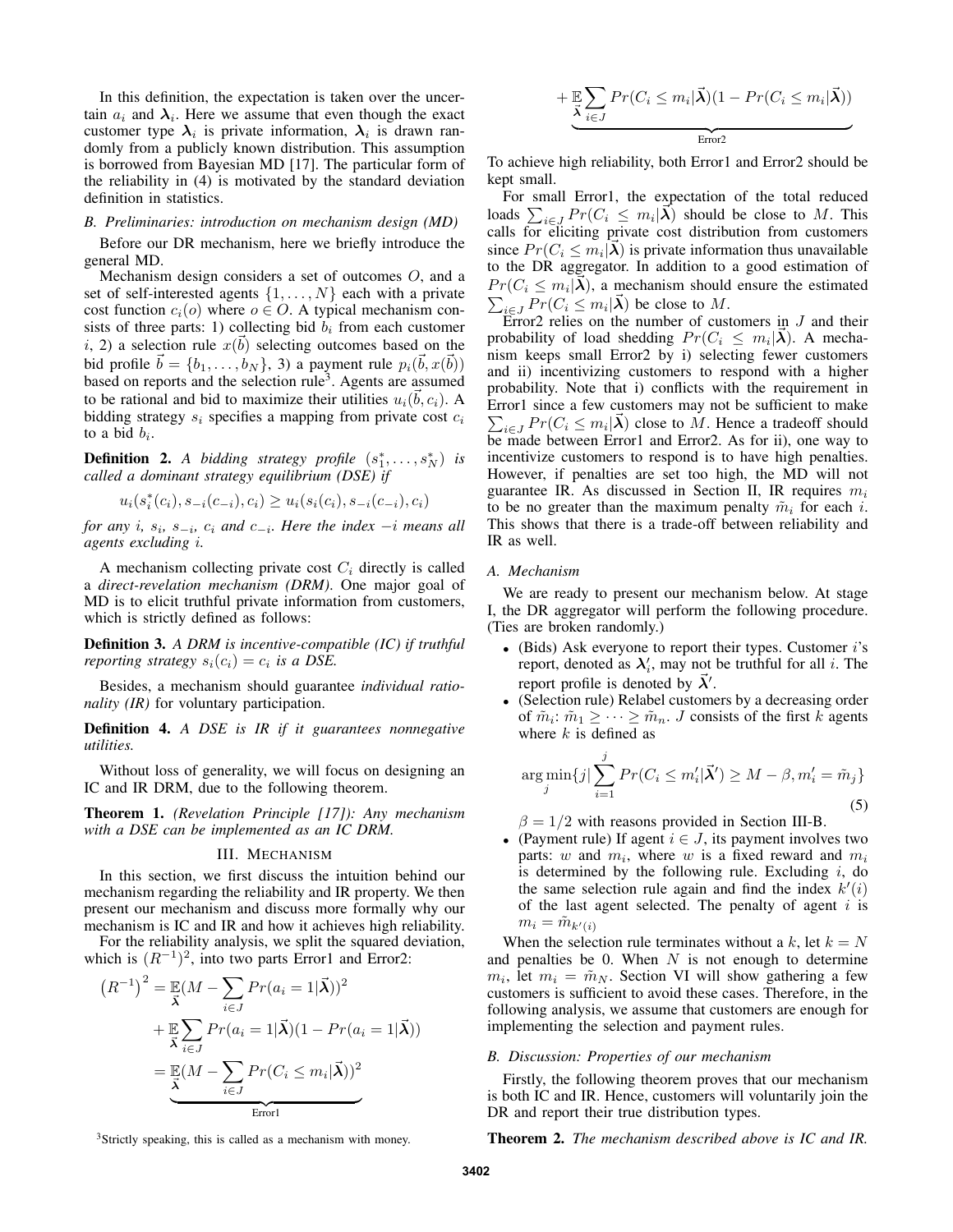Because the mechanism is IC, in the rest of the paper, we will let  $\lambda' = \lambda$ . Next we discuss why the mechanism is able to achieve high reliability by following the discussion at the beginning of this section.

Error1 is ensured to be small mainly because of the selection rule. Firstly, we note that if the penalty  $m_i$  is chosen to be  $\tilde{m}_k$  as in (5), then the expected total reduced loads  $\sum_{i=1}^{k} Pr(C_i \leq m_i | \vec{\lambda})$  is guaranteed to be within the interval  $[M–\beta, M+(1–\beta)]$  where  $\beta$  is chosen to be 1/2 to minimize  $\max(1 - \beta, \beta)$ . Though in order to ensure the IC property, the penalty  $m_i$  is chosen to  $\tilde{m}_{k'(i)}$  in the payment rule,  $\tilde{m}_k$ and  $\tilde{m}_{k'(i)}$  are not very different from each other when the number of customers  $N$  is relatively large. This is formally proven in Section IV of [16] and further numerically verified in Section VI of [16]. As a result, the expected total reduced demands  $\sum_{i=1}^{k} Pr(C_i \leq m_i | \vec{\lambda})$  is close to M, meaning that Error1 is small.

For Error2, the selection rule achieves a good tradeoff between Error1 and Error2 by selecting the least number of customers to ensure small Error1, and the payment rule achieves a good tradeoff between a small Error2 and IR by selecting a high enough penalty without exceeding  $\tilde{m}_i$ .

Remark 4. *Roughly speaking, maximum penalty reflects the customers' probability of load shedding, but cannot perfectly determine all customers with the highest probability due to multi-dimensional type space. This turns out to have little effect on reliability especially with a large number of customers as shown in Section IV and VI*

#### IV. THEORETICAL GUARANTEE ON RELIABILITY

This section provides an analytical upper bound for the deviation. To obtain the bound, we make the following assumptions and introduce a few useful definitions and lemmas.

#### *A. Main assumptions*

The first assumption is on the distribution of private types.

**Assumption 1.** *Agents' types*  $\{\lambda_i\}_{i\in N}$  *are independent and identically distributed (i.i.d.) with a continuous distribution* H*. The support set of* H*, denoted by* T*, is compact.*

Assumption 1 ensures that customer maximum penalties  $\tilde{m}_i$  are i.i.d.. As a result,  $\tilde{m}_1, \ldots, \tilde{m}_N$  with new labels are order statistics where  $\tilde{m}_k$  denotes the kth largest maximum penalty. In the rest of this section, we will omit subscript  $i$  in the notations as customers are i.i.d, except when dealing with order statistics. For example, we will use  $\tilde{m}(\lambda)$  to denote the maximum penalty for a customer with a random type  $\lambda$ .

Next is the continuity assumption.<sup>4</sup>.

**Assumption 2.**  $Pr(C(\lambda) \leq m|\lambda)$  *is continuous with respect to*  $(m, \lambda)$ *, and*  $\tilde{m}(\lambda)$  *is continuous with*  $\lambda$ *.* 

Assumption 1 and 2 imply that  $\tilde{m}$  is bounded. The maximum of  $\tilde{m}$  is denoted as  $\bar{m}$ .

We also assume at least some customers are likely to perform DR at stage 2 in Assumption 3. This can be guaranteed by having a large enough base reward. The requirement on  $w$  is given in Lemma 2.

**Assumption 3.** 
$$
\max_{\lambda \in T, m \leq \tilde{m}(\lambda)} Pr(C(\lambda) \leq m|\lambda) > 0
$$

<sup>4</sup>The continuity assumption can be generalized to assuming discontinuity of the first kind. The bound is more complex but proof ideas are the same.



Fig. 1:  $Pr(C < \tilde{m}(\lambda) | \lambda)$  with different w

**Lemma 2.**  $\bar{m} > w$  is equivalent to Assumption 3

Although it seems that  $\bar{m} > w$  requires w to be small enough, it is actually the opposite way because  $\bar{m}$  implicitly depends on  $w$  and this inequality only holds when  $w$  is large enough. The following example helps explain this counterintuitive statement.

**Example 2.** *Consider*  $C ∼ U[4, 9]$ *. Figure 1 shows the relation between* w and  $\tilde{m}$  together with  $Pr(C \leq \tilde{m} | \lambda)$ .<sup>5</sup> *When*  $w = 3$ ,  $\tilde{m} = 3$  *and*  $Pr(C \leq \tilde{m} | \lambda) = 0$ . If w is *increased to* 6*,*  $\tilde{m} \approx 6.76$ *, and*  $Pr(C \leq \tilde{m} | \lambda) \approx 0.55 > 0$ *. The critical value of w is 4. When*  $w > 4$ *, we have*  $\tilde{m} > w$ *and*  $Pr(C \leq \tilde{m}|\lambda) > 0$ .

Note that Assumptions 1-3 are satisfied by many distribution classes, e.g., exponential distribution and uniform distribution. We use these two distribution classes as examples to illustrate the assumptions.

**Example 3.** Consider F as exponential distribution.  $C_i =$  $\mu_i + \sigma_i X_i$  where  $\boldsymbol{\lambda}_i = (\mu_i, \sigma_i)$ , mean value  $\mu_i \sim U[15, 20]$ , *variance*  $\sigma \sim U[5, 10]$  *and*  $X_i$  *i.i.d. from*  $Exp(1) - 1$ *. The base reward*  $w = 14$ *.* 

$$
\tilde{m}_i(\lambda_i) = \begin{cases}\n14, & \mu_i - \sigma_i \ge 14 \\
\mu_i - \sigma_i + \sigma_i \log\left(\frac{\sigma_i}{\mu_i - 14}\right), & \mu_i - \sigma_i < 14\n\end{cases}
$$
\n
$$
Pr(C \le m|\lambda) = \begin{cases}\n1 - \exp(-1 + \frac{\mu - m}{\sigma}), & m \ge \mu - \sigma \\
0, & m \le \mu - \sigma\n\end{cases}
$$
\n
$$
\bar{m} = 5 + 10 \log(10) > w
$$

*Thus Assumption 2 and 3 are satisfied.*

**Example 4.** *Consider* F *to be uniform distribution.*  $C_i$  =  $\mu_i + \sigma_i X_i$  where  $\boldsymbol{\lambda}_i = (\mu_i, \sigma_i)$ , mean value  $\mu_i \sim U[16, 20]$ , *variance (up to a factor)*  $\sigma \sim U[12, 16]$  *and*  $X_i$  *i.i.d. from* U[−1, 1]*. The base reward*  $w = 15$ *.* 

$$
\tilde{m}(\lambda) = \begin{cases}\n15, & \mu - \sigma \ge 15 \\
\mu + \sigma - 2\sqrt{\sigma}\sqrt{\mu - 15}, & \mu - \sigma < 15\n\end{cases}
$$
\n
$$
Pr(C \le m|\lambda) = \begin{cases}\n0, & m < \mu - \sigma \\
\frac{m - \mu}{2\sigma} + 1/2, & \mu - \sigma \le m \le \mu + \sigma \\
1, & m > \mu + \sigma\n\end{cases}
$$
\n
$$
\bar{m} = 24 > w
$$

*Thus Assumption 2 and 3 are satisfied.*

#### *B. The Deviation Upper Bound*

Next is the deviation upper bound in Theorem 3.

Theorem 3. *Given Assumption 1-3, the mechanism stated in Section III achieves the following reliability:*

$$
R^{-1} \le \sqrt{\eta_{\epsilon} + [N/4 + M^2 - \eta_{\epsilon}]} Pr(A_{\epsilon}), \ \forall 0 < \epsilon < \bar{m} - w
$$
\n(6)

<sup>5</sup>Here we only have one type of  $\lambda$ , i.e., the cardinality  $|T| = 1$ .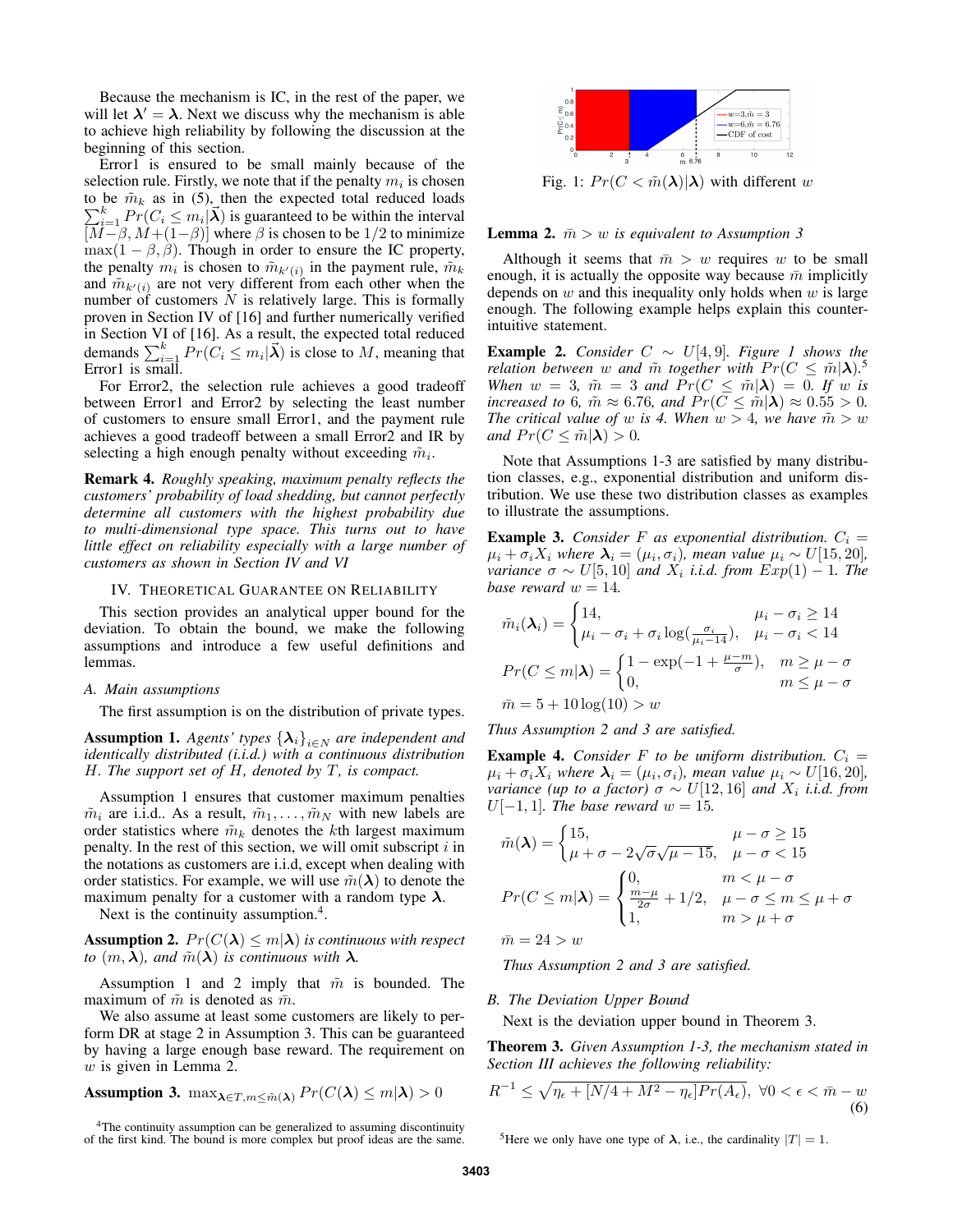*where*

$$
\eta_{\epsilon} = K_{\epsilon}\xi(\bar{p}^{\bar{m}-\epsilon}, \underline{p}^{\bar{m}-\epsilon}) + (K_{\epsilon}d(\epsilon) + 1/2)^{2}
$$
\n
$$
\underline{p}^{\bar{m}-\epsilon} = \min_{\lambda \in \Gamma(\epsilon)} Pr(C \le \bar{m} - \epsilon | \lambda) > 0, \forall 0 < \epsilon < \bar{m} - w
$$
\n
$$
\bar{p}^{\bar{m}-\epsilon} = \max_{\lambda \in \Gamma(\epsilon)} Pr(C \le \bar{m} | \lambda)
$$
\n
$$
d(\epsilon) = \max_{\lambda \in \Gamma(\epsilon)} Pr(C \le \bar{m} | \lambda) - Pr(C \le \bar{m} - \epsilon | \lambda)
$$
\n
$$
\Gamma(\epsilon) = \{\lambda \in \Gamma | \tilde{m}(\lambda) \ge \bar{m} - \epsilon\}
$$
\n
$$
K_{\epsilon} = \lceil \frac{M - 1/2}{\underline{p}^{\bar{m}-\epsilon}} \rceil, \ A_{\epsilon} = \{\tilde{m}_{K_{\epsilon}+1} < \bar{m} - \epsilon\}
$$
\n
$$
Pr(A_{\epsilon}) = G(\bar{m} - \epsilon)^{N} \sum_{i=0}^{K_{\epsilon}} {N \choose i} \left(\frac{1 - G(\bar{m} - \epsilon)}{G(\bar{m} - \epsilon)}\right)^{i}
$$
\n
$$
G(\bar{m} - \epsilon) = Pr(\tilde{m}(\lambda) < \bar{m} - \epsilon)
$$
\n
$$
\xi(\bar{p}^{\bar{m}-\epsilon}, \underline{p}^{\bar{m}-\epsilon}) = \begin{cases} \underline{p}^{\bar{m}-\epsilon}(1 - \underline{p}^{\bar{m}-\epsilon}) & \text{if } \frac{1}{2} < \underline{p}^{\bar{m}-\epsilon} \\ \bar{p}^{\bar{m}-\epsilon}(1 - \bar{p}^{\bar{m}-\epsilon}) & \text{if } \bar{p}^{\bar{m}-\epsilon} < \frac{1}{2} \\ 1/4, & \text{otherwise} \end{cases}
$$

# *C. Effect of* N *on the Upper Bound in* (6)

We claim that the upper bound  $(6)$  is of order  $O($ √  $M) +$  $O(\sqrt{Poly(N, M)Pr(A_{\epsilon})})$  where the second part quickly goes to zero with large  $N$ . To show this, we first note that  $\eta_{\epsilon}$  is independent of N and can be bounded by  $O(M)$  with a small enough  $\epsilon$  by Lemma 3.

**Lemma 3.**  $\lim_{\epsilon \to 0} d(\epsilon) = 0$ . Therefore, there exists  $\epsilon > 0$ *such that*  $\eta_{\epsilon} \sim O(M)$ .

The rest of bound (6) is the square root of  $[N/4 + M^2 \eta_{\epsilon}$   $Pr(A_{\epsilon})$  which is a polynomial of N and M multiplied by  $Pr(A_{\epsilon})$ . The following lemma shows that this part vanishes to zero when  $N$  goes to infinity.

**Lemma 4.** When  $\epsilon > 0$ , for any finite-degree  $Poly(N, M)$ ,

$$
\lim_{N \to \infty} Poly(N, M)Pr(A_{\epsilon}) = 0 \tag{7}
$$

Thus, (6) is  $O($  $\sqrt{M}$ ) +  $O(\sqrt{Poly(N, M)Pr(A_{\epsilon})})$ , and is approximately  $O(\sqrt{M})$  when N goes to infinity, as shown in Corollary 1.

Corollary 1. *When the number of agents goes to infinity:*

$$
\lim_{N \to +\infty} R^{-1} \le \sqrt{\left(\frac{M - 1/2}{\underline{p}^{\bar{m}}} + 1\right) \xi(\bar{p}^{\bar{m}}, \underline{p}^{\bar{m}}) + 1/4} \tag{8}
$$

Although the analysis on  $N$  is only about the bound, simulation results in Section VI will show that  $R^{-1}$  itself enjoys the similar property.

**Remark 5.** *Notice that here we keep*  $\epsilon$  *in the bound* (6) *instead of assigning a small enough value to*  $\epsilon$ *. This is because when* N *is not very large, selecting a larger*  $\epsilon$  *may provide a better bound.*

# V. OTHER MECHANISMS FOR COMPARISON

For the sake of comparison, we introduces two other mechanisms: public-info mechanism and  $(M+1)$ st price auction. Public-info mechanism provides a near-optimal reliability by unrealistically assuming the customers' cost distribution are public knowledge. It will serve as a benchmark and demonstrates the reliability loss due to private costs.  $(M+1)$ st price



Fig. 2: The relation between N and  $R^{-1}$  of our mechanism with private information, and  $R^{-1}$  of public-info mechanism



Fig. 3: The relation between  $N$  and the total payment



Fig. 4: The relation between the reward w and  $R^{-1}$ 

auction is a commonly used mechanism in determinant-cost scenarios. Applying this to a system with random costs will show the consequence of neglecting cost uncertainties. The numerical comparisons are provided in SectionVI.

# *A. Public-info mechanism*

Assuming public cost information, the DR aggregator can calculate customer is the maximum penalty  $\tilde{m}_i$  and probability of load shedding with the maximum penalty  $Pr(C_i \leq \tilde{m}_i | \lambda_i)$  for all *i*. Then the DR aggregator relabels customers in a decreasing order of  $Pr(C_i \leq \tilde{m}_i | \lambda_i)$  and

- (Selection rule): selects first  $k$  customers such that the total expected load reduction reaches  $M - 1/2$  for the first time, (let  $k = N$  if k is not found before termination)
- (Payment rule): for each selected customer  $i$ , offers the base reward w and the maximum penalty  $\tilde{m}_i$  if he does not perform DR at stage II.

Intuitively speaking, the maximum penalty forces all customers to perform load shedding to the largest extent without violating IR, and the allocation rule priorly selects customers with the highest probabilities of response in order to ensure high reliability. Thus the public-info mechanism provides a near-optimal DR plan, which is unrealistic to implement in practice due to private costs.